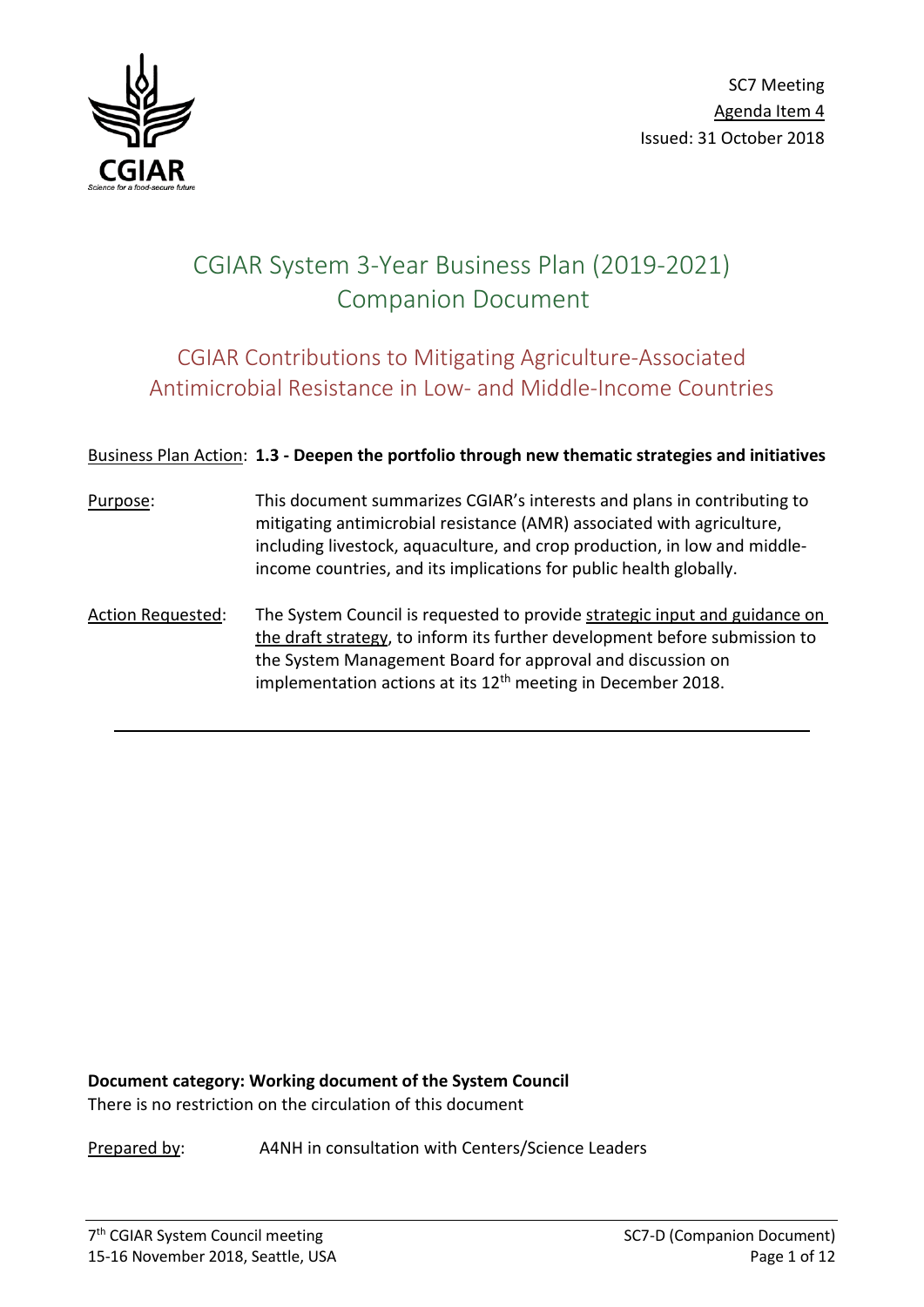## Introduction

- 1. Antimicrobials are among the most important tools available to medical and veterinary professionals for curing disease and improving welfare, however, they are threatened by the emergence of AMR. The resulting lack of treatment options for infectious diseases in people and livestock jeopardizes human health as well as animal health, food and nutrition security, and livelihoods. The World Bank estimates that increasing drug resistance could reduce global livestock production by 7.5 percent. The main driver of AMR emergence is the selection of resistant bacteria following use of antibacterial compounds. Misuse is of growing concern and engenders negative consequences without health benefits. AMR of human-specific pathogens is largely due to medical use, however, agriculture has also been linked to AMR emergence. Depending on compounds used, humans, livestock, and fish excrete unmetabolized drugs, leading to contamination of the environment, including water systems, and adding to the complexity of AMR. This is a concern in intensifying livestock production and aquaculture systems that have direct linkages to water systems important for food production and water consumption. The complexities around AMR call for interdisciplinary solutions, bringing together social and biosciences from public health, veterinary, and environmental sectors.
- 2. **Livestock**
	- a. **In low and middle-income countries**, little is known about antimicrobial use in agriculture or how close interactions of livestock and people in smallholder production systems and emerging intensive production systems relate to AMR emergence. Counterfeit drugs, lack of regulations, and poor observance of withdrawal periods resulting in antimicrobial residues in animal-source foods pose challenges, coupled with limited incentives and lack of cost-effective, viable alternatives for reducing antimicrobial use. Poor knowledge amongst actors involved, from livestock keepers and producers to even some veterinary professionals and government officials, compounds the problem and highlights the need for capacity building at all levels. The lack of capacity is also apparent in surveillance systems, which require reliable and credible laboratories to detect new resistance patterns and process many samples to monitor AMR in livestock, livestock products, human populations, and to support monitoring and compliance systems to enforce regulations. Understanding livestock-associated AMR's contribution to disease-resistant infections in humans requires novel, interdisciplinary collaboration between One Health (veterinary, environmental and public health) researchers, and the development of common tools and integrated research procedures.
	- b. **In many high-income countries**, stringent regulations on antimicrobial use in livestock agriculture coupled with incentive systems have been put in place, and the careful monitoring of antibiotic consumption is increasing as a result. These countries demonstrate that with good husbandry and herd health practices, antibiotic use can be reduced without any undue effects on productivity. These experiences provide lessons that can be adapted by others, particularly in emerging middle-income countries.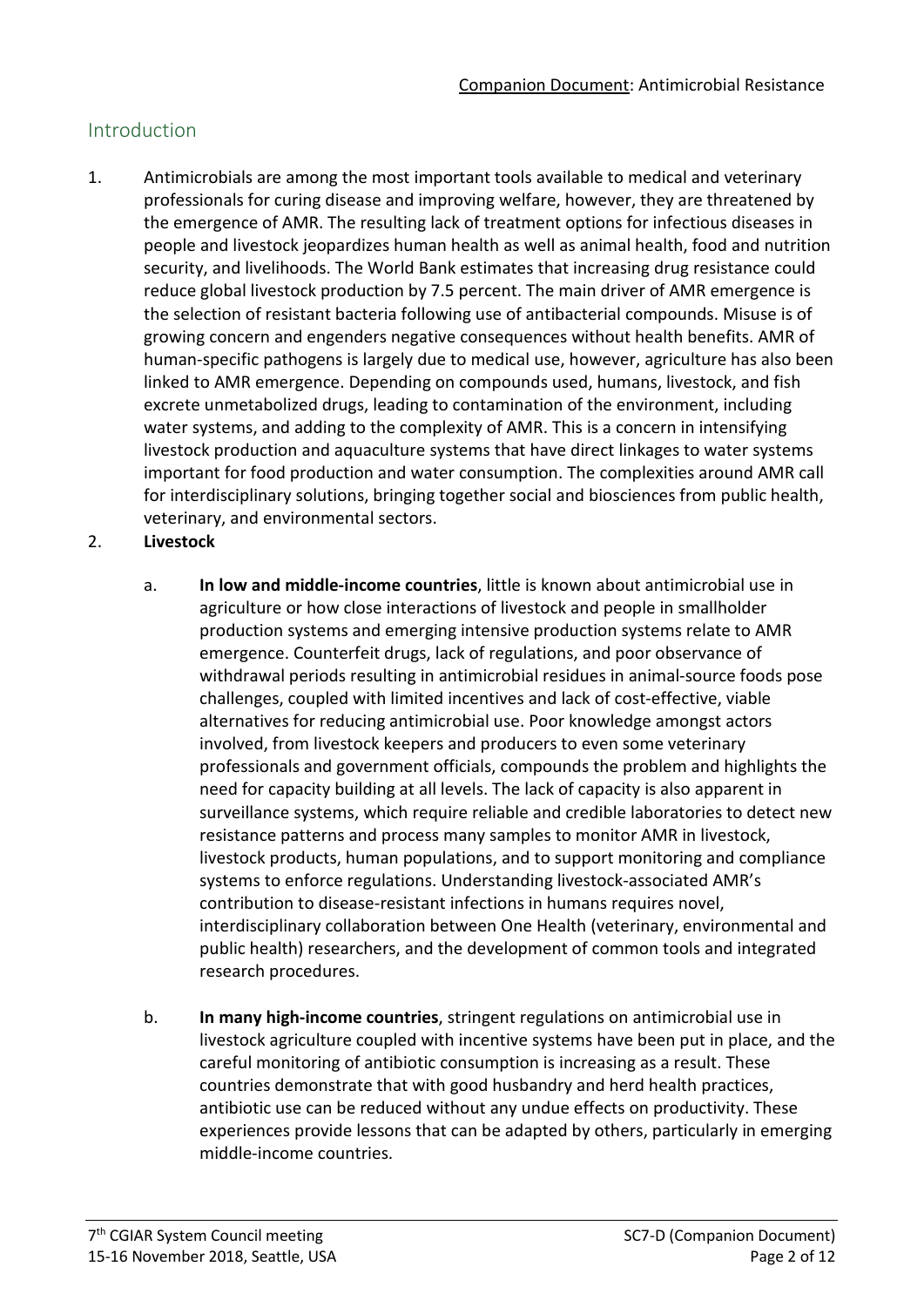#### 3. **Aquaculture**

- a. **Aquaculture is an important and growing industry globally, with low and middleincome countries being well integrated in the global seafood trade**. Projections suggest that aquaculture production will double by 2030 worldwide. Aquaculture systems are complex and dynamic, with many factors driving the (mis)use of antimicrobials. Use in aquaculture is different to that in humans and livestock species, since antimicrobials are administered directly into the aquatic environment, usually through medicated feed, increasing the potential for contamination and spread. Unlike terrestrial farming, in aquaculture, antimicrobials and feed are often supplied separately to farmers, in many parts of the world without involvement of an authorized veterinarian. Farmers then must mix the antimicrobials with the feed, resulting in a high potential risk of occupational exposure. Moreover, fish do not metabolize antimicrobials effectively, and it has been estimated that 75 percent of antimicrobials fed to fish will be excreted back in their active form into the aquatic environment.
- b. **In low and middle-income countries**, antimicrobials are used extensively in aquaculture as "cure-all" and "increase productivity" strategies, to compensate for weaknesses in management and hygiene and lack of alternate fish health tools such as diagnostics and vaccines. Regulation for the responsible use of antimicrobials is often inefficient and surveillance or monitoring in many countries is lacking or absent. Efficient surveillance is in place in many production systems targeting export markets, but often absent in fish supply chains for domestic markets. Regulatory approaches with effective enforcement can lead to substantial reduction in antimicrobial use, as well as appropriate use of commercial vaccines for some fish species, as demonstrated in some high-income countries. As with livestock, high production and fish health standards have demonstrated that it is possible to achieve high productivity levels without antimicrobials.

#### 4. **Crops**

a. **Plant diseases place substantial constraints on agricultural production in low and middle-income countries.** Antimicrobial use to control plant diseases is presently very limited but may increase rapidly in response to the emergence and spread of epidemic diseases, such as citrus greening disease.

## CGIAR's current endeavors on AMR risk mitigation

- 5. With its mandate to improve livelihoods of poor people through agriculture and food research, CGIAR is ideally positioned to tackle agriculture-related AMR risks in low and middle-income countries and to test and promote solutions to mitigate risks.
- 6. As a result, the CGIAR research portfolio's focus on AMR has steadily grown in recent years in two CGIAR Research Programs [\(CRP Livestock,](https://livestock.cgiar.org/) led by the International Livestock Research Institute [\(ILRI\)](https://www.ilri.org/) and [Agriculture for Nutrition and Health](http://a4nh.cgiar.org/) (A4NH), led by the International Food Policy Research Institute [\(IFPRI\)](http://www.ifpri.org/)), links to a third CRP on [Fish,](https://fish.cgiar.org/) led by the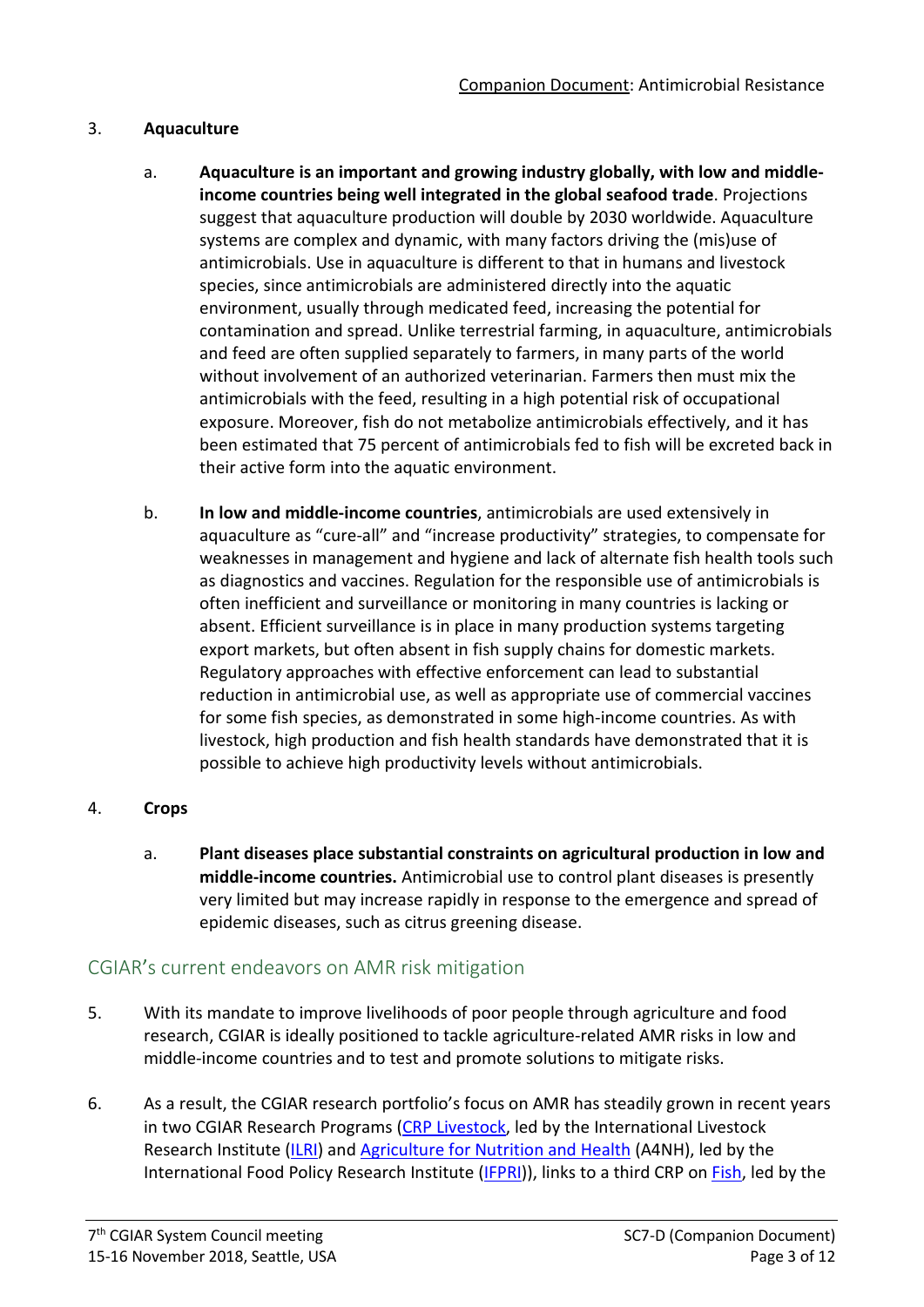World Fish Center and potential links to the Water, Land and Ecosystem CRP led by the International Water Management Institute (particularly its Resource Recover and Reuse program).

- 7. This portfolio of projects includes grants focusing on antimicrobial use and on AMR emergence in risk hot spots characterized through close interactions of people, animals, and environment (One Health):
	- a. **CRP Livestock and A4NH** contribute to research on the complex pathways of AMR. Both programs start with the use of antimicrobials in livestock and fish production, with CRP Livestock focusing on the livestock health impacts and A4NH on the implications for human health.
	- b. **CRP Livestock** concentrates on antimicrobial use and productivity since AMR will lead to treatment failure in livestock. It aims to promote rational and efficient use of antimicrobials and, more explicitly, how rational use can be promoted when integrated into herd health packages. This will be achieved through building capacity, testing alternatives to antimicrobials, and creating incentives to refine their use. Outputs of the different studies provide evidence and convincing arguments to engage policymakers in the AMR discussion, and CRP Livestock aims to support countries in setting up appropriate antibiotic use strategies for livestock.
	- c. **A4NH** focusses on understanding the drivers of AMR emergence in livestock and fish systems and their implications for human health. To better understand human AMR risks due to antimicrobial use in agriculture, studies into the biology, ecology, and epidemiology of microbes across livestock and fish production, environment, and public health contexts are conducted in specific sites. Whole genome sequencing helps identifying movement of AMR genes between these areas and drivers of AMR emergence and transmission. To test how these drivers can be mitigated, intervention studies will be conducted in hotspot sites. Evidence from these studies will then be used to support informed policy decisions in relevant sectors.

## ILRI as host of the CGIAR AMR Hub

- 8. ILRI leads the AMR components of both CRP Livestock and A4NH. Through ongoing research, ILRI has established strong partnerships with other key players in AMR research, including the Swedish Agricultural University (SLU), London School of Hygiene and Tropical Medicine (LSHTM), University of Liverpool and the Royal Veterinary College, and works on international One Health and livestock sector platforms with WHO, OIE, FAO, and the African Union. Significantly, through LSHTM's role as a managing partner in A4NH, public health research partnerships have been strengthened, creating capacity to design and evaluate interventions that demonstrably reduce the risk of disease-resistant infections in humans arising from agriculture.
- 9. Being a CGIAR center, ILRI has close links to other centers and CRPs beyond Livestock and A4NH. ILRI has its headquarters in Nairobi, Kenya, a principal campus in Addis Ababa,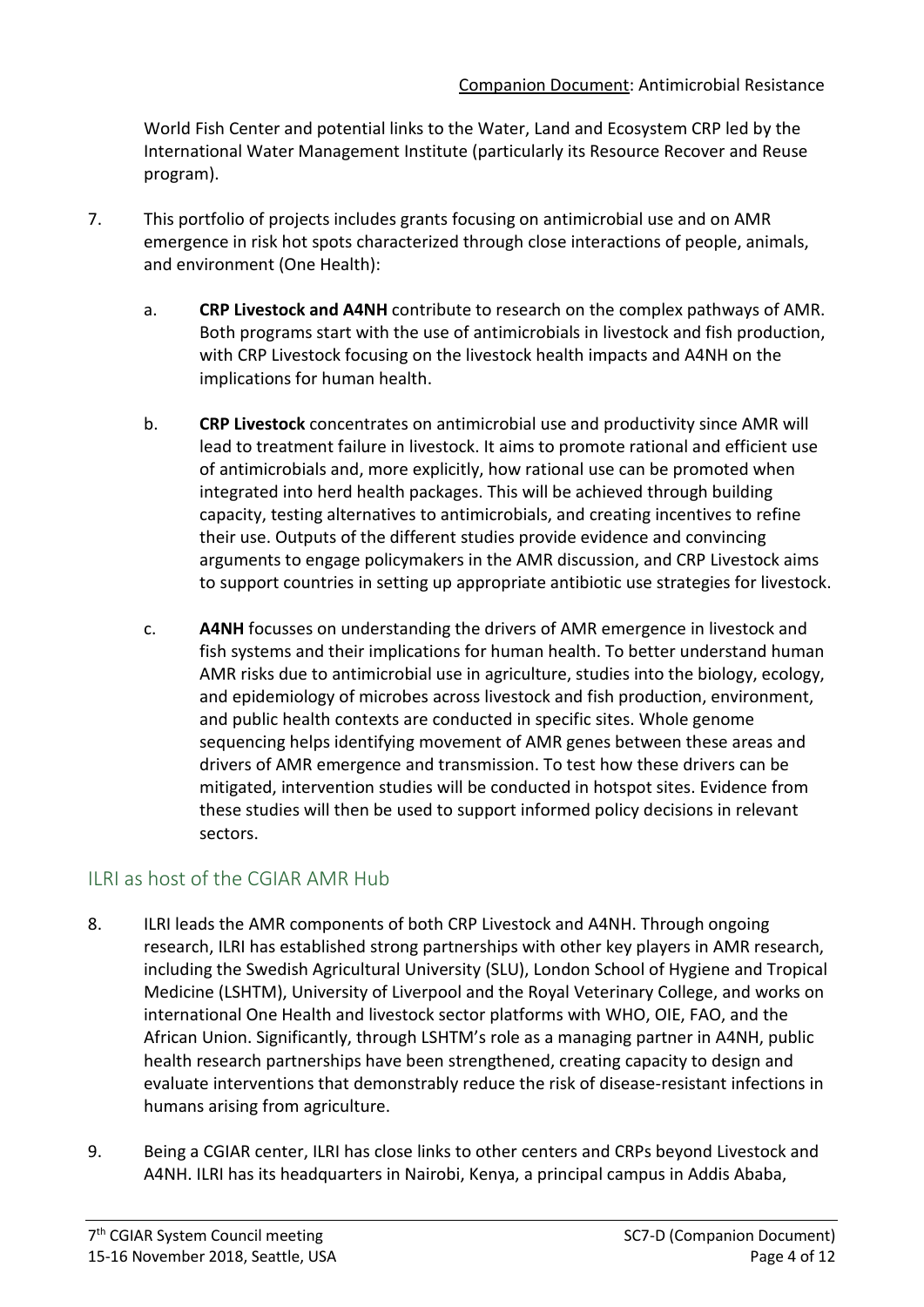Ethiopia, and 14 country offices throughout Africa and Asia with ongoing research projects in many more countries. ILRI hosts six other CGIAR centers in Nairobi and 11 in Addis Ababa. As with other CGIAR centers, over the years, ILRI has established close collaborations with national agricultural research systems and, more recently, with public health research institutions through A4NH. This provides a very strong network of national partners on the ground.

10. In addition to these relationships, ILRI also hosts, on behalf of the African Union/NEPAD, th[e Bioscience east and central Africa-](http://hub.africabiosciences.org/)ILRI (BecA-ILRI) Hub, a shared agricultural research and biosciences platform to increase access to affordable, world-class research facilities. The BecA-ILRI Hub provides a shared biosciences research platform, research-related services, and capacity building opportunities to eastern and central Africa and beyond.

## AMR-Hub strategy

- 11. To tackle AMR challenges in low and middle-income countries and ensure the sustainability of global food and health systems, **we propose embedding a CGIAR AMR-Hub at ILRI with global AMR research and development efforts such as the proposed interdisciplinary Centre of Excellence in Denmark** (further details to follow).
- 12. This approach will help foster learning from past experiences, support AMR research excellence in the global south, and ensure a critical mass of research to find suitable and sustainable solutions. ILRI will be responsible, through its co-leadership of A4NH One Health and AMR research, for bringing in other important CGIAR and partner capacity. LSHTM, as co-lead with ILRI in this work under A4NH, provides an ongoing and credible public health partnership that can be built upon in the proposed Center-Hub model. Also, importantly, ILRI will work closely with IFPRI, A4NH's lead center, to leverage IFPRI's incountry policy support activities to link AMR policy and regulation discussions into the broader food and development policy arena in multiple low and middle-income countries and globally.

#### 13. **The CGIAR AMR strategy builds on five pillars of research and interventions**:

- a. Understand knowledge, attitude, practices, and incentives for antimicrobial use or reduction in use and role of formal and informal markets. This includes distribution networks, types of products used, and the way in which new antimicrobials, particularly those classified by WHO as Critical Important Antibiotics (CIA), are used;
- b. Research AMR transmission dynamics at the human-animal-environmental interface in different agricultural systems;
- c. Design and evaluate interventions to reduce and more effectively use antimicrobials in agriculture in low and middle-income countries;
- d. Support evidence-based policy dialogue for antimicrobial surveillance and AMR strategies; and
- e. Capacity development.
- 14. **Geographical reach**: the AMR-Hub aims to support the efforts of low and middle-income countries globally, drawing on the lessons from high-income countries, particularly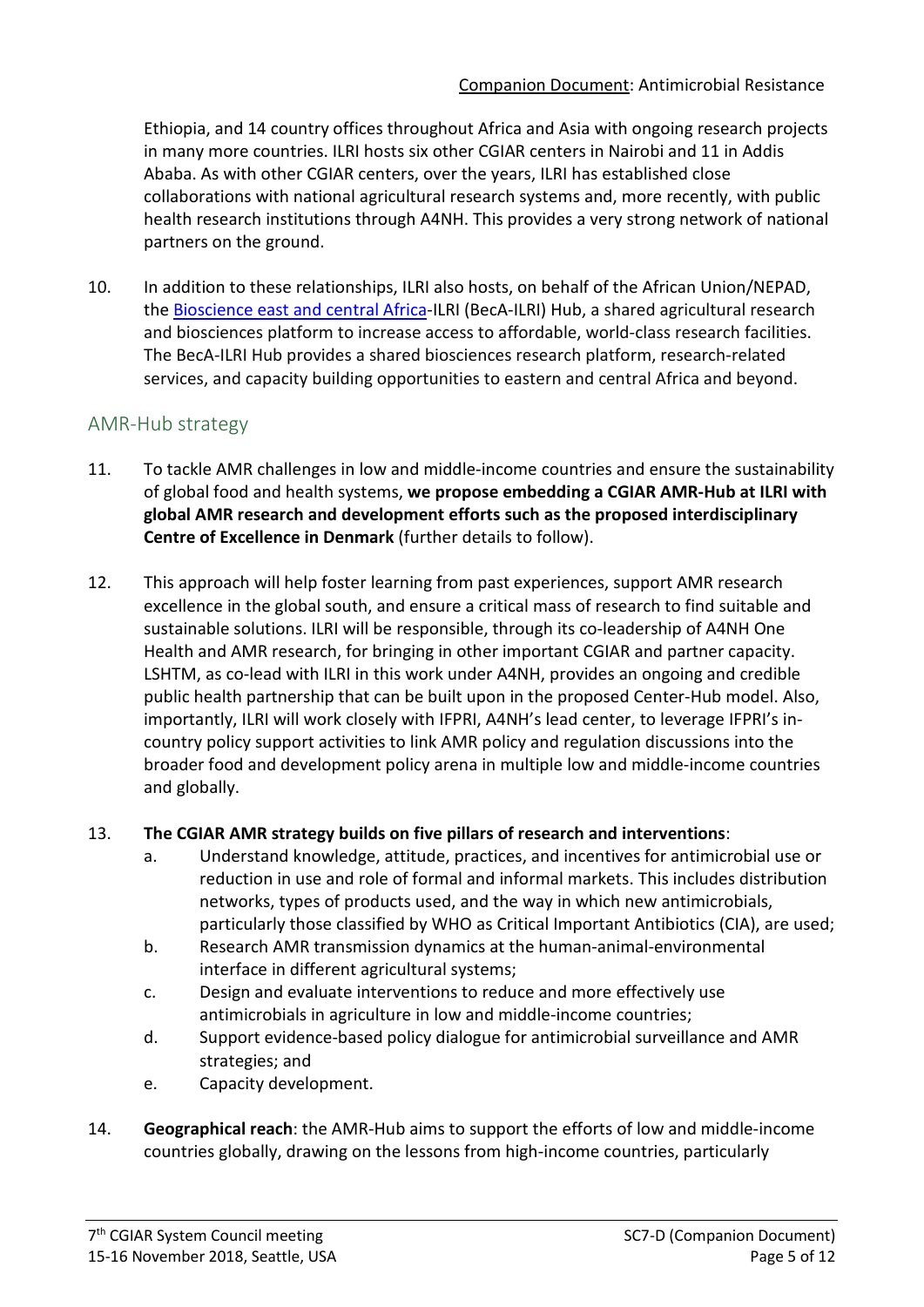Denmark and others in Europe. The current research partnership around ILRI has a strong presence in Africa and Asia, with links in South America under development.

- 15. Below is an overview of proposed activities under each of the five pillars to be coordinated through the AMR-Hub:
	- a. Understand knowledge, attitude, practices, and incentives for antimicrobial use in low- and middle-income countries and role of formal and informal markets:
		- i. Collect and collate data on use of antimicrobials in livestock, aquaculture, and crops (antibiotic classes, dosage);
		- ii. Understand stakeholder behavior for antimicrobial use;
		- iii. Assess quality and governance of antimicrobials used in humans, livestock, fish, and crops;
		- iv. Understand incentives and rationales for antimicrobial use in agricultural systems; and
		- v. Conduct research on formal and informal antimicrobial markets and access of producers to these markets.
	- b. Research AMR transmission dynamics at the human-animal-environmental interface in different agricultural systems:
		- i. Collect data on the extent of antimicrobial-resistant bacteria found in livestock, fish, humans, the environment, water and food;
		- ii. Conduct research to understand the transmission and genetic mechanisms of resistance in agriculture and the implications for human and animal health; and
		- iii. Develop a range of mathematical and biological models of AMR in low- and middle-income countries to understand the relative contribution of agricuturally-associated AMR to the human AMR burden and risk of drug resistant infections in different contexts.
	- c. Design and evaluate interventions and incentives to reduce antimicrobial use in agriculture in low- and middle-income countries:
		- i. Develop and evaluate the impact of a range of local interventions in agricultural systems, including water and food, to reduce AMR risks to human populations, taking a transdisciplinary approach which engages researchers and stakeholders from different sectors;
		- ii. Develop and test gender-sensitive pest and pathogen controls to better manage livestock and fish diseases and reduce the use of antimicrobials;
		- iii. Explore feasibility of incentive-based systems, especially intensifying production systems;
		- iv. Understand the costs and benefits of interventions to tackle AMR, at different levels of analysis (stakeholder, value chain, ecosystem and national);
		- v. Characterise gender-differential impacts of interventions on poor farmers, vulnerable groups and address other societal objectives such at attaining nutrition security; and
		- vi. Understand the potential of market demand/pull for responsibly-produced foods (animal source foods, fish, and crops).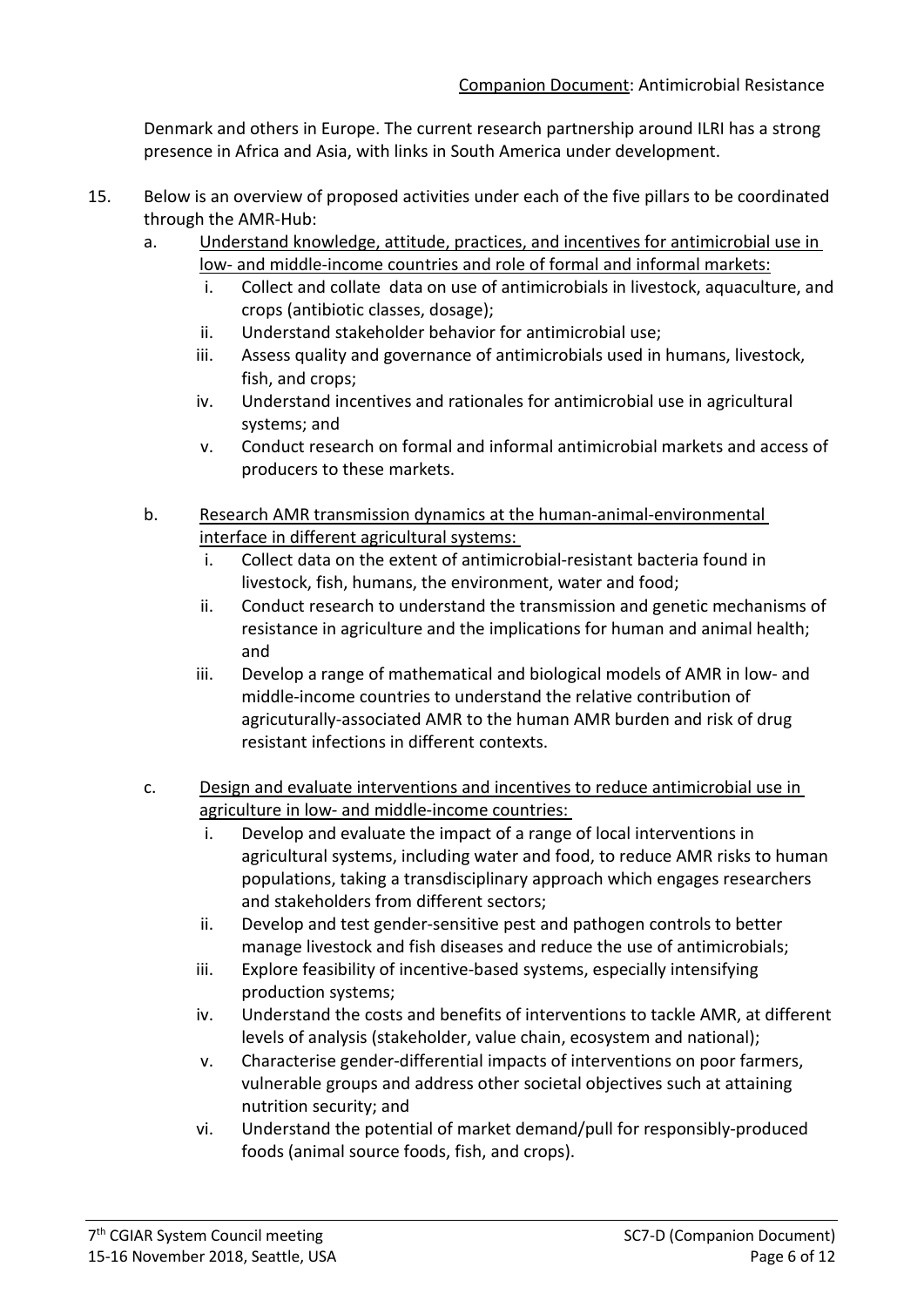#### d. Support evidence-based policy dialogue for antimicrobial surveillance and AMR strategies:

- i. Synthesize evidence on antimicrobial use and AMR to influence public policy and the development of credible, enforceable regulations and other interventions that reduce antimicrobial use;
- ii. Generate evidence to promote good practices in the governance, supply, use, and disposal of agriculture-associated antimicrobials and identify incentives that facilitate their adoption;
- iii. Engage policymakers in agriculture and health, and encourage integrated policy approaches supported by experimental evidence, in the context of One Health solutions;
- iv. Pilot and evaluate approaches for surveillance of use of antimicrobials, presence in the environment and water, treatment failure, and AMR; and
- v. Contribute to mapping existing and projecting future use of antimicrobials in the face of increasing intensification.
- e. Capacity development:
	- i. Support capacity building and increase awareness of AMR in the agricultural sector (veterinarians, livestock and fish producers, and service providers);
	- ii. Support exchange programs for LMIC researchers with the AMR Centre of Excellence in Denmark and other affiliated institutions;
	- iii. Provide and facilitate access to research facilities for researchers from low and middle-income countries; and
	- iv. Organize and run training programs on AMR, including research and mitigation, using modern online and interactive formats as appropriate to the intended audience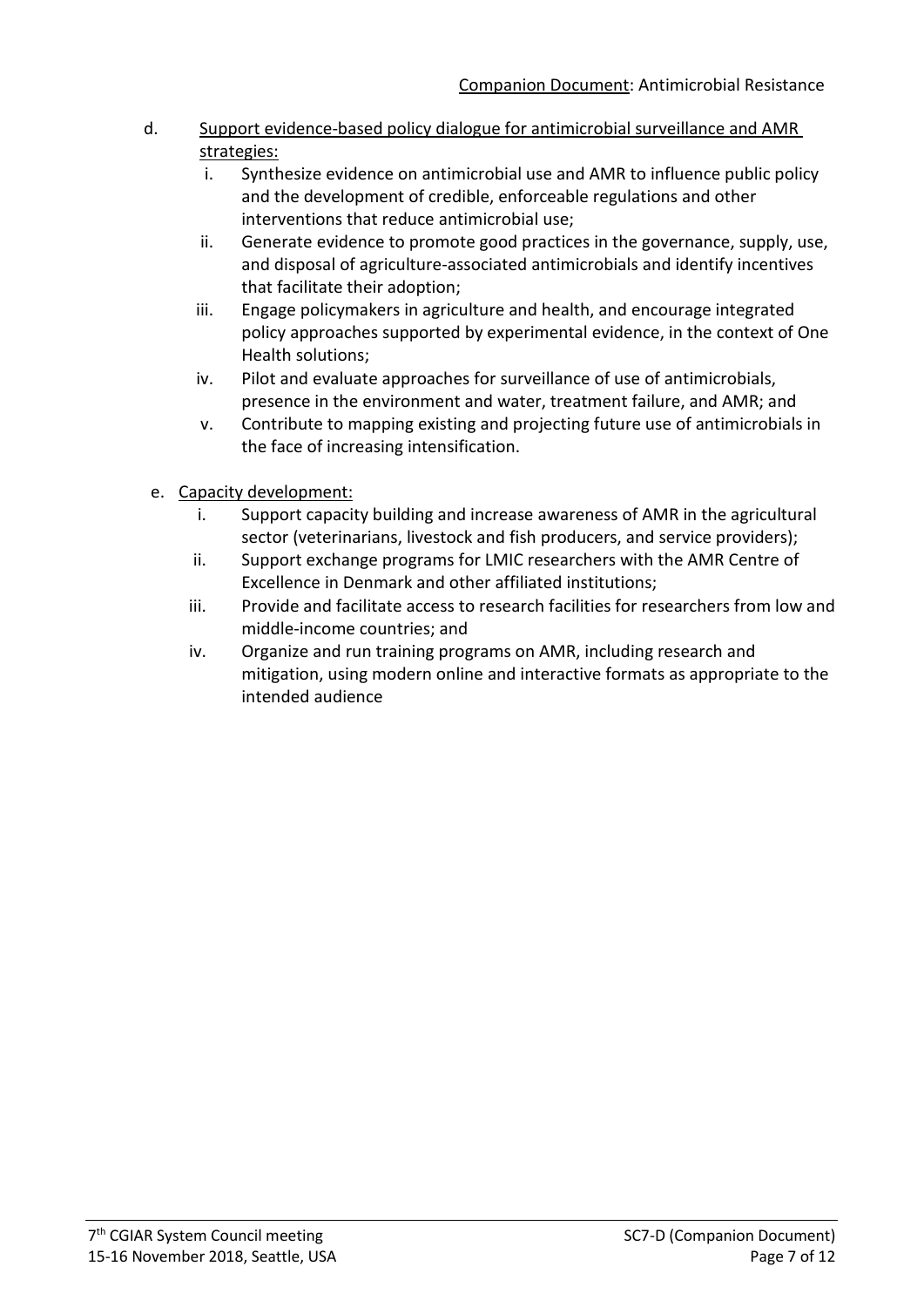## ANNEX - Business case for a CGIAR AMR-Hub

## Antimicrobial resistance – role of the CGIAR

Antimicrobial resistance (AMR), which includes the resistance of bacterial, viral, parasitic and fungal microorganisms to drugs used to treat infections, has been recognised as one of the biggest challenges for humankind. While it is agreed that antibiotics use in people is the single biggest driver for AMR, use of antibiotics and other antimicrobials (acaricides and parasitic drugs) in agriculture and aquaculture cannot be neglected. If antimicrobials stop working, in the coming decades lives and livelihoods of millions of people are at risk, economic growth slowed, and global food security threatened. Accordingly, AMR jeopardises the attainment of SDGs, namely 1, 2, 3, 6, 8, 12 and 17 (WHO*,* [www.euro.who.int/sdgs\)](http://www.euro.who.int/sdgs). Pathogens with antimicrobial resistance genes and antimicrobial residues occur at the interface of people, animals and the environment, which highlights the need for interdisciplinary approaches, such as One Health, to mitigate AMR risks.

Unlike in Europe and other developed regions, AM use is difficult to regulate in large parts in Asia and Africa. As livestock and aquaculture systems are intensifying in LMICs and access to drugs is becoming easier and increasingly unregulated, there is an urgent need for action. With its mandate to improve livelihoods of poor people through agriculture and food research, CGIAR is ideally positioned and has an obligation to tackle agriculture-associated AMR risks in low and middle-income countries by developing, testing and promoting sustainable solutions, bringing together technical, institutional and policy innovations. Accordingly, the CGIAR research portfolio's focus on AMR has steadily grown in recent years in two CGIAR Research Programs [\(CRP Livestock,](https://livestock.cgiar.org/) led by the International Livestock Research Institute [\(ILRI\)](https://www.ilri.org/) and [Agriculture for Nutrition and Health](http://a4nh.cgiar.org/) (A4NH), led by the International Food Policy Research Institute [\(IFPRI\)](http://www.ifpri.org/)) and links to the CRP on [Fish,](https://fish.cgiar.org/) led by World Fish and potential links to the CRP o[n Water Land and Ecosystems](https://wle.cgiar.org/) led by the International Water Management Institute (IWMI). This portfolio of projects includes grants focusing on antimicrobial use and on AMR emergence in risk hot spots characterized through close interactions of people, animals, and environment (One Health) and has resulted in strong partnerships with academic partners, among others the University of Liverpool, the Swedish Agricultural University in Uppsala, the University of Exeter (UK) and the UK AMR Centre of Excellence. Significantly, through the involvement of the London School of Hygiene and Tropical Medicine as a managing partner in A4NH, public health research partnerships have been strengthened, creating capacity to design and evaluate interventions that demonstrably reduce the risk of disease-resistant infections in humans arising from agriculture. Additional partnerships, including with the proposed International Centre for AMR in Denmark and German Institutions engaged in AMR research are being developed.

## The CGIAR AMR strategy

Given its importance for public health, AMR has become a highly sensitive topic and has increasingly attracted interest from donors. To avoid overlaps, to foster synergies and to streamline communication around agricultural AMR research, there is an urgent need for a harmonised CGIAR approach. Accordingly, a CGIAR AMR strategy was presented and favourably evaluated at the 10<sup>th</sup> CGIAR System Management Board meeting in September 2018. The strategy builds on existing partnerships within the CGIAR, academic institutions and national research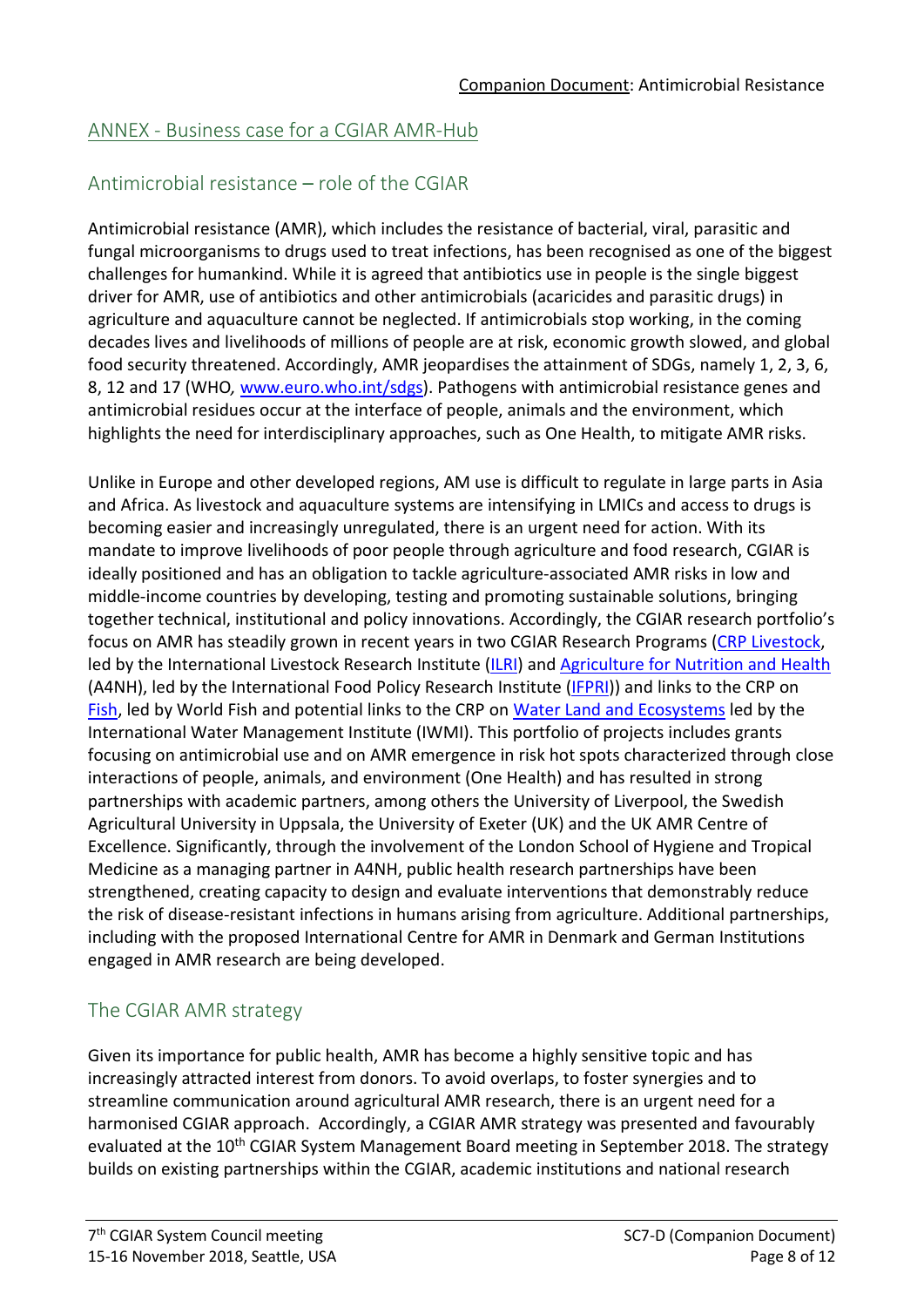systems and includes research to understand antimicrobial use and transmission of resistance at the human, animal environmental interface to reduce and refine AM use in agriculture, mainly in the livestock and aquaculture sectors. This will be achieved through interventions at different levels and addressing key drivers of use such as high disease burden and poor husbandry. Farmers need better access to diagnostics and appropriate veterinary drugs, as well as access to knowledge and incentives allowing them to adopt sound animal health practices, which requires improved diagnostic services and adequate animal and fish health service delivery systems. These processes need to be supported through evidence-based policy dialogue and extensive capacity development across stakeholders. Based on this, the implementation framework of the CGIAR AMR strategy includes 5 pillars (see 10<sup>th</sup> CGIAR SMB meeting for more details):



## Rationale for CGIAR AMR hub

To facilitate and support the implementation of the CGIAR AMR strategy, to support a well aligned and managed CGIAR-wide AMR research portfolio, and to have a single institutional set-up for donors to invest and for other institutions to collaborate with, a CGIAR AMR-hub to be hosted at the International Livestock Research Institute (ILRI) is proposed. The aim of the hub is to build a unique, meaningful, and impactful CGIAR AMR research portfolio that sustainably mitigates AMR risks in agriculture and agri-food systems at large. The objectives are to streamline communication on AMR across the CGIAR, to promote feasible and tested interventions and policies, to build the necessary capacity across centres and their partners and to channel funds of donors and investors effectively and efficiently into CGIAR AMR research.

Being a CGIAR centre, ILRI has close links to other centres and CRPs beyond Livestock and A4NH. ILRI has its headquarters in Nairobi, Kenya, a principal campus in Addis Ababa, Ethiopia, and 14 country offices throughout Africa and Asia with ongoing research projects in many more countries. ILRI hosts six other CGIAR centres in Nairobi and 11 in Addis Ababa. As with other CGIAR centres, over the years, ILRI has established close collaborations with national agricultural research systems and, more recently, with public health research institutions through A4NH. This provides a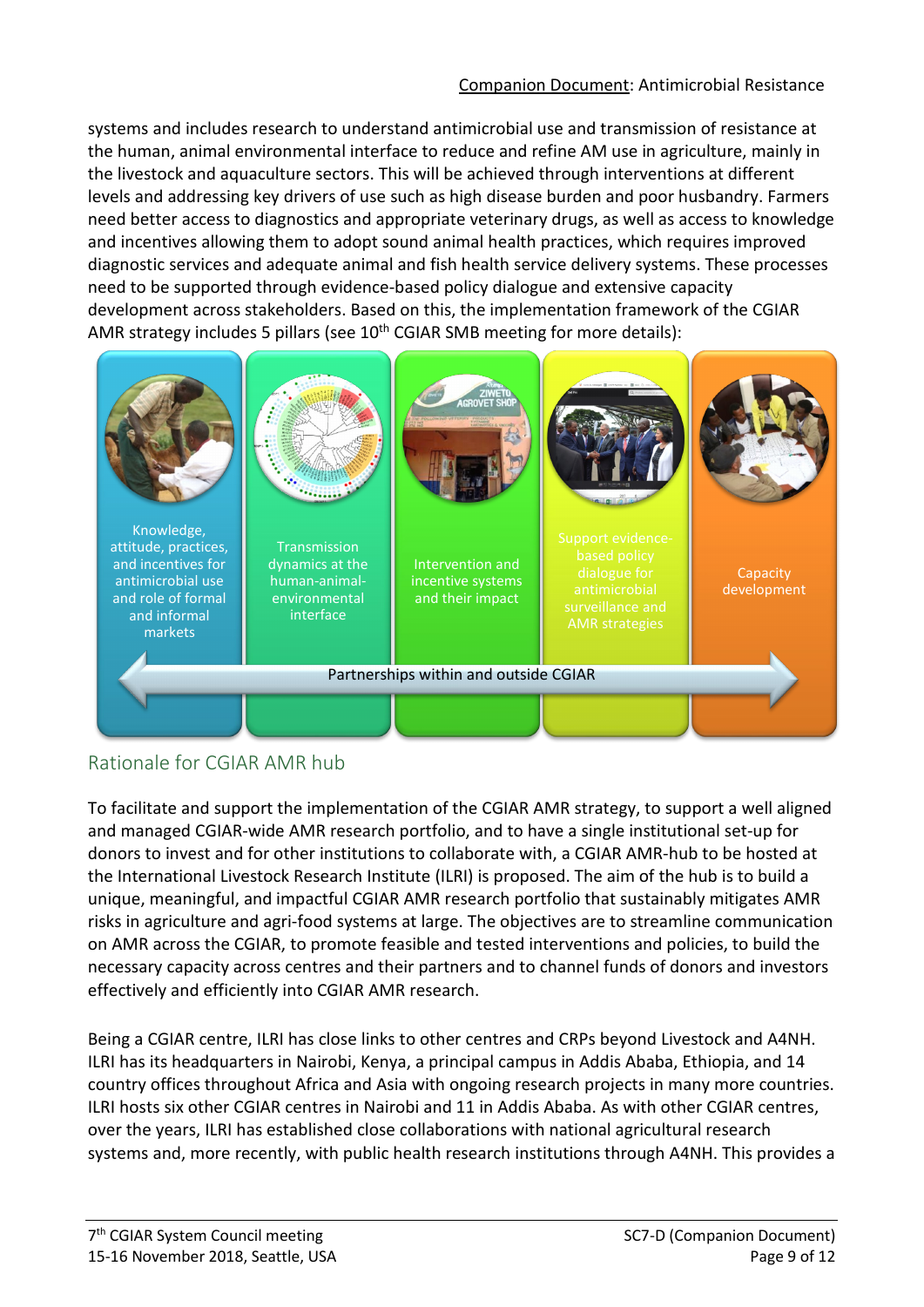very strong network of national partners on the ground.

In addition to these relationships, ILRI also hosts, on behalf of the African Union/NEPAD, the [Bioscience east and central Africa-](http://hub.africabiosciences.org/)ILRI (BecA-ILRI) Hub, a shared agricultural research and biosciences platform to increase access to affordable, world-class research facilities. The BecA-ILRI Hub provides a shared biosciences research platform, research-related services, and capacity building opportunities to eastern and central Africa and beyond. The facilities of the AMR-hub will have dedicated BSL2/3 laboratories within the BecA facilities and thus provide laboratory space and services for scientists across the CGIAR and its partners. Having the BecA facilities already set up, means that no substantial investment is needed to set-up the AMR-hub and specialised equipment, such as sequencer, PCR-labs, etc. are at hand if needed. Additional laboratory space for trainings or specific project activities is available in-house, giving the necessary flexibility to ensure smooth operations.

Running of the CGIAR AMR-hub will be overseen by a management board comprising representatives of involved CGIAR centres and CRPs, and key global and national partners.

## Purpose and benefits of the CGIAR AMR-Hub

The key function of the CGIAR AMR-hub will be to convene different stakeholders with interest in AMR research, and provide an enabling environment for research partnerships and through that foster existing and facilitate the establishment of new research partnerships.

The hub thus will:

- Provide a state-of-the-art technical platform to share and improve all necessary microbiological analysis, various AMR tests and residue testing, as well as all relevant assessments of policies, incentives, regulations, and practices that effectively reduce excessive use of antimicrobials
- Strengthen partnerships within and outside the CGIAR, particularly with national research and development partners in Africa and Asia and the public health sector
- Host and maintain an online agri-food system AMR information platform
- Host a long-term biobank
- Run a data storage platform for AMR related CGIAR projects
- Organise regular trainings on different aspects of AMR for CGIAR and national partner institutions involved in AMR work
- Convene stakeholders on AMR to discuss solutions and provide support for AMR advocacy and policy making and to agree on CGIAR positioning on AMR research
- Ensure CGIAR-AMR research is aligned through ongoing coordination between CGIAR partners involved.
- Provide a cross-CGIAR institutional set-up for coordinated AMR research and development activities (for example serve to facilitate partnership with new partners such as the International AMR Centre in Denmark and provide space to host visiting scientists).
- Generate knowledge and capabilities among national governments and partners to comply with OIE, WTO and Codex trade requirements

The expected benefits of the CGIAR AMR-hub thus are:

• Urgently needed evidence on ways to mitigate agri-food system associated AMR risks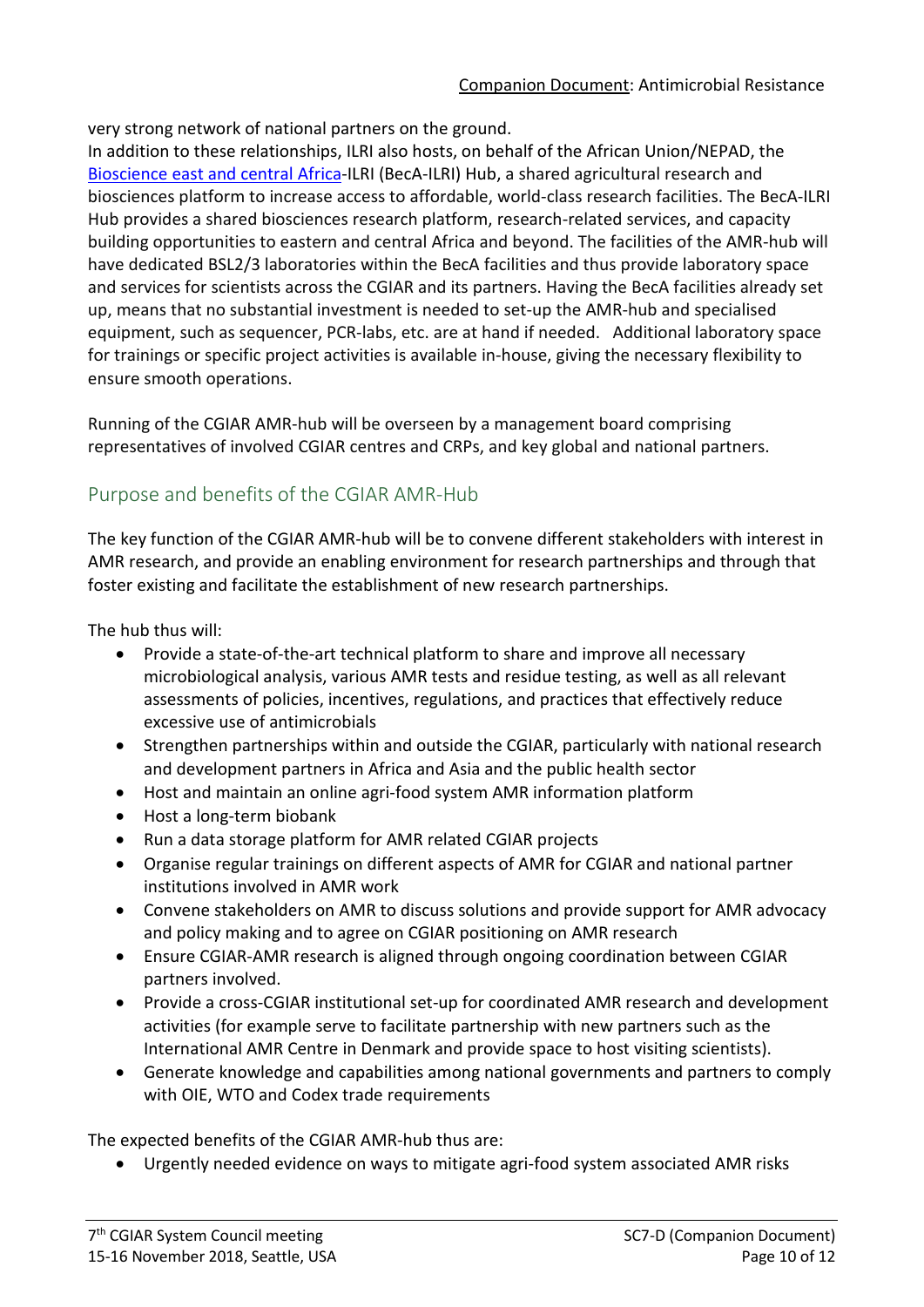- Strengthened advocacy and communication on agri-food system associated AMR
- Compelling evidence and support for donors on critical AMR research gaps in LMICs
- A growing, well-managed AMR research portfolio across the CGIAR facilitating collaboration between centres and CRPs
- Better access for national science partners to international AMR research community
- New significant partnerships around AMR
- CGIAR recognised as a leader in agricultural associated AMR research

## Costs of setting-up and running the CGIAR AMR-Hub

| Year 1                                                                   | <b>Total USD</b> |
|--------------------------------------------------------------------------|------------------|
| Recharges for operational AM-hub laboratory facilities (laboratory space | 200'000          |
| with BSL2/3 facilities, supported by 2 senior laboratory technicians)    |                  |
| Investment in laboratory equipment                                       | 100'000          |
| Consumables to ensure basic microbiological support                      | 100'000          |
| Capacity development particularly for national partners                  | 250'000          |
|                                                                          |                  |
| Hosting of researchers and AMR convening and events with partners at     | 200'000          |
| the hub and in different locations in Africa and Asia                    |                  |
| Communication recharges and support to online platform                   | 100'000          |
|                                                                          |                  |
| 10% of AMR lead scientist to support hub manager                         | 20'000           |
| Project manager to oversee AMR project coordination across centres and   | 100'000          |
| <b>CRPs</b>                                                              |                  |
| Admin support                                                            | 30'000           |
|                                                                          |                  |
| Direct costs of CGIAR AMR hub                                            | 1'100'000        |
| 18% indirect costs (incl. 2% CSP)                                        | 200'000          |
| Costs of running CGIAR AMR hub                                           | 1'300'000        |
|                                                                          |                  |
| Research budget (based on current bilateral and CRP contributions)       | 1'200'000        |
| Additional research budget (expected)                                    | 1'000'000        |
|                                                                          |                  |
| Total CGIAR AMR research solutions budget for 2019                       | 3'500'000        |

#### **Budget projections 2020-2023**

Given the urgent need for actions to reduce the risks of AMR risks we anticipate strong potential growth in a joint research program with global and national partners. The potential for leveraging additional funding can be realized if we can establish the hub as an honest broker with both southern and global AMR partners for research solutions. We anticipate the total budget growing to \$7M by 2023 of which \$1.5M will be for collective hub activities and \$5.5M for allied research.